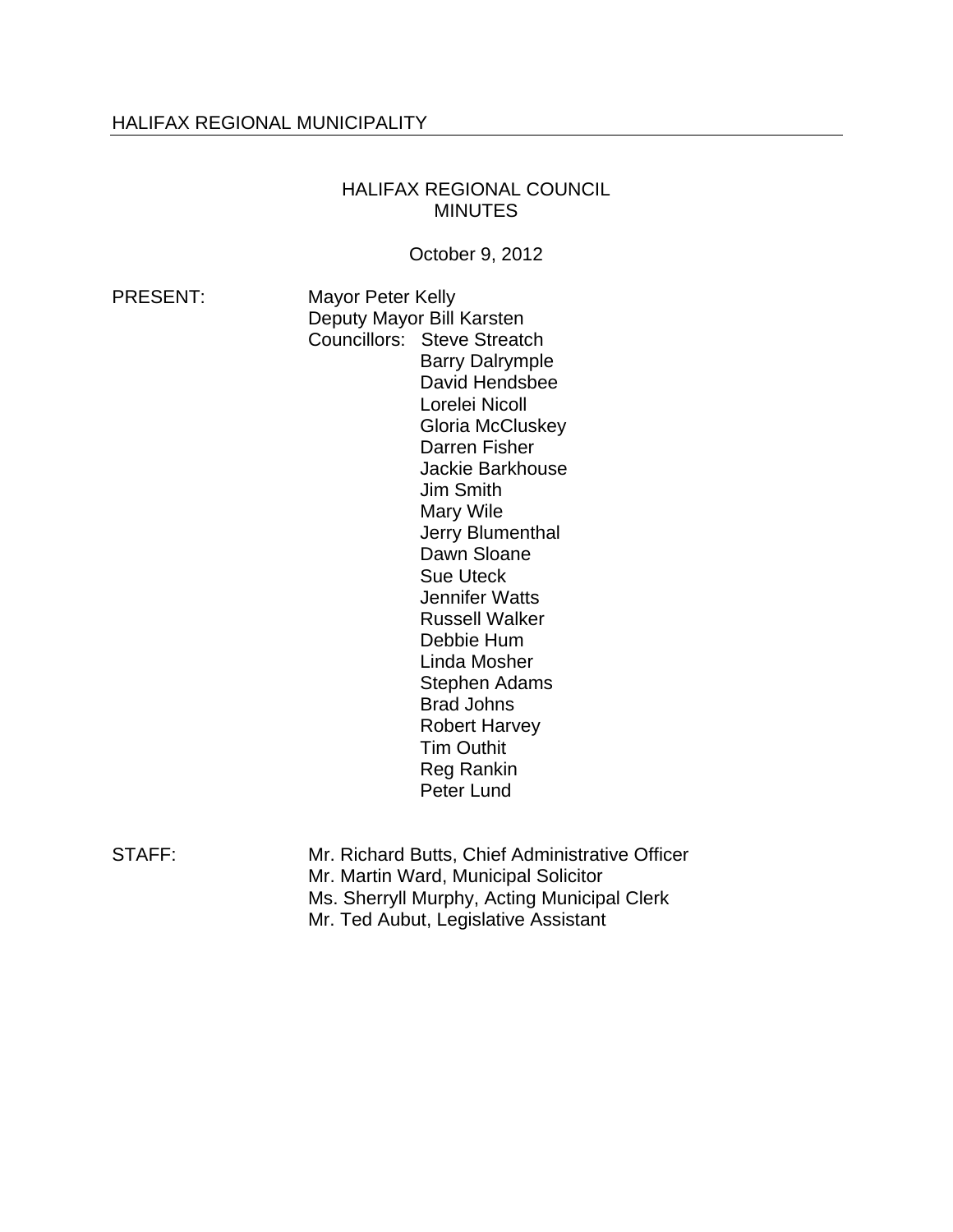# TABLE OF CONTENTS

| $\mathbf 1$ . |      |                                                                       |  |
|---------------|------|-----------------------------------------------------------------------|--|
| 2.            |      | SPECIAL COMMUNITY ANNOUNCEMENTS & ACKNOWLEDGEMENTS  3                 |  |
| 3.            |      |                                                                       |  |
| 4.            |      | APPROVAL OF THE ORDER OF BUSINESS AND APPROVAL OF ADDITIONS           |  |
|               |      | AND DELETIONS                                                         |  |
| 5.            |      |                                                                       |  |
| 6.            |      |                                                                       |  |
| 7.            |      |                                                                       |  |
| 8.            |      |                                                                       |  |
| 9.            |      |                                                                       |  |
|               | 9.1  |                                                                       |  |
|               |      | 9.1.1 James W. Macnutt re: Designation of Province House as a         |  |
|               |      |                                                                       |  |
|               |      | 9.1.2 Request for Fly-Past - Remembrance Day Ceremonies - Canadian    |  |
|               |      |                                                                       |  |
|               | 9.2  |                                                                       |  |
| 10.           |      |                                                                       |  |
|               | 10.1 |                                                                       |  |
|               |      | 10.1.1 Tender 12-169 - Stone Masonry Restoration, Halifax City Hall - |  |
|               |      | Phase 4                                                               |  |
|               |      |                                                                       |  |
|               |      | 10.1.2 Sole Source Purchase for Council Chambers Relocation 5         |  |
|               |      | 10.1.3 Community Council and Standing Committees Transition  6        |  |
|               | 10.2 |                                                                       |  |
|               |      | 10.2.1                                                                |  |
| 11.           |      |                                                                       |  |
| 12.           |      |                                                                       |  |
|               | 12.1 | Proclamation - Communities Against Violence Day - October 17, 2012 11 |  |
| 13.           |      |                                                                       |  |
| 14.           |      |                                                                       |  |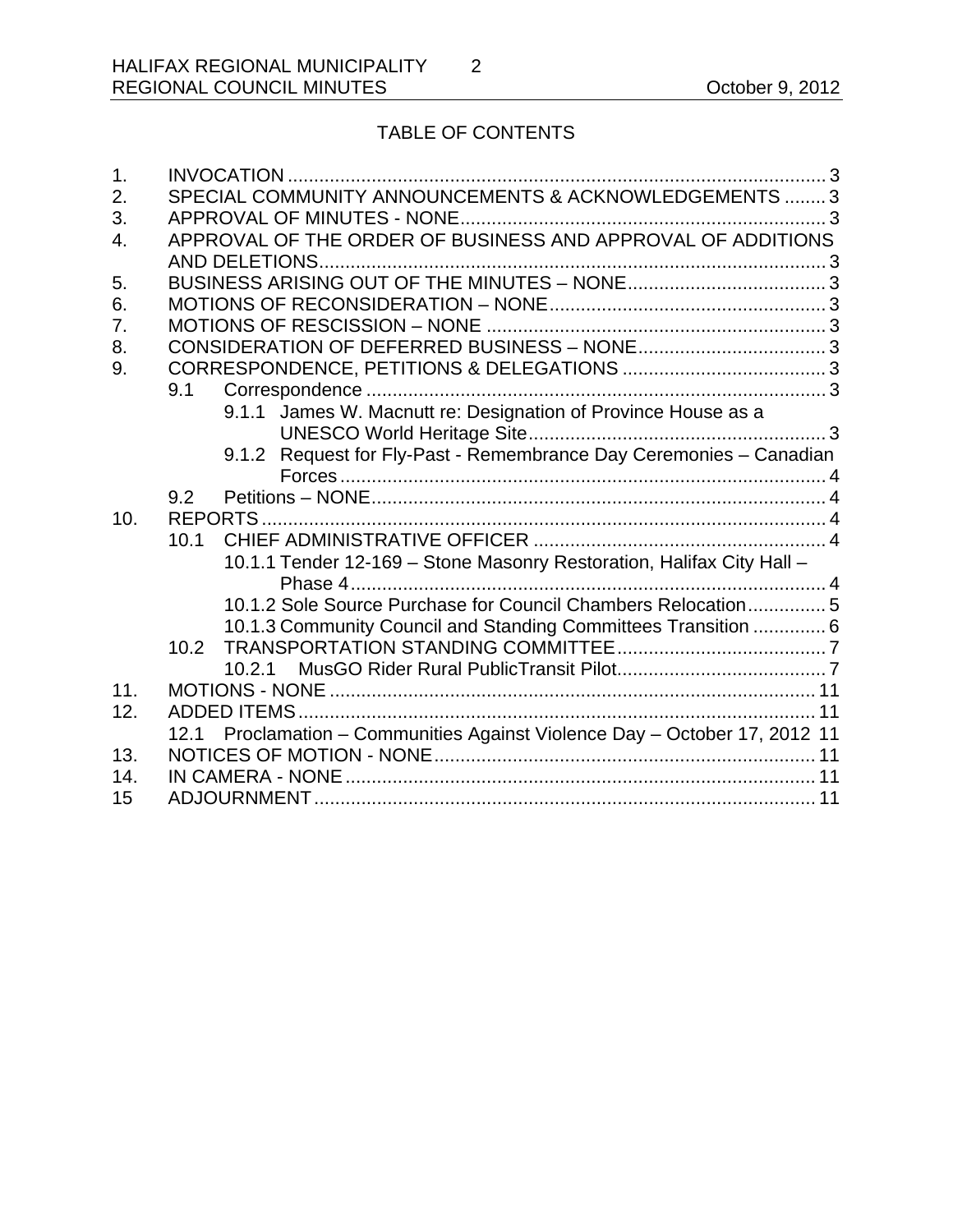# **1. INVOCATION**

The Mayor called the meeting to order at 1:06 p.m. in Room 100 of the World Trade Convention Centre, 1800 Argyle Street, Halifax, with the Invocation being led by Councillor McCluskey.

#### **2. SPECIAL COMMUNITY ANNOUNCEMENTS & ACKNOWLEDGEMENTS**

Members of Council provided a variety of community announcements and acknowledgements.

### **3. APPROVAL OF MINUTES - NONE**

## **4. APPROVAL OF THE ORDER OF BUSINESS AND APPROVAL OF ADDITIONS AND DELETIONS**

Additions:

12.1 Proclamation – Communities Against Violence Day – October 17, 2012

## **MOVED by Councillor Sloane, seconded by Councillor Blumenthal that the agenda be approved as amended. MOTION PUT AND PASSED.**

- **5. BUSINESS ARISING OUT OF THE MINUTES NONE**
- **6. MOTIONS OF RECONSIDERATION NONE**
- **7. MOTIONS OF RESCISSION NONE**
- **8. CONSIDERATION OF DEFERRED BUSINESS NONE**
- **9. CORRESPONDENCE, PETITIONS & DELEGATIONS**
- **9.1 Correspondence**

### **9.1.1 James W. Macnutt re: Designation of Province House as a UNESCO World Heritage Site**

Correspondence from James Macnutt dated July 4, 2012 requesting that Council pass a motion endorsing the designation of Province House as a UNESCO World Heritage Site was before Regional Council.

**MOVED by Councillor Uteck, seconded by Councillor Sloane that Halifax Regional Council request the Mayor to write a letter in support of designating Province House a UNESCO World Heritage Site.**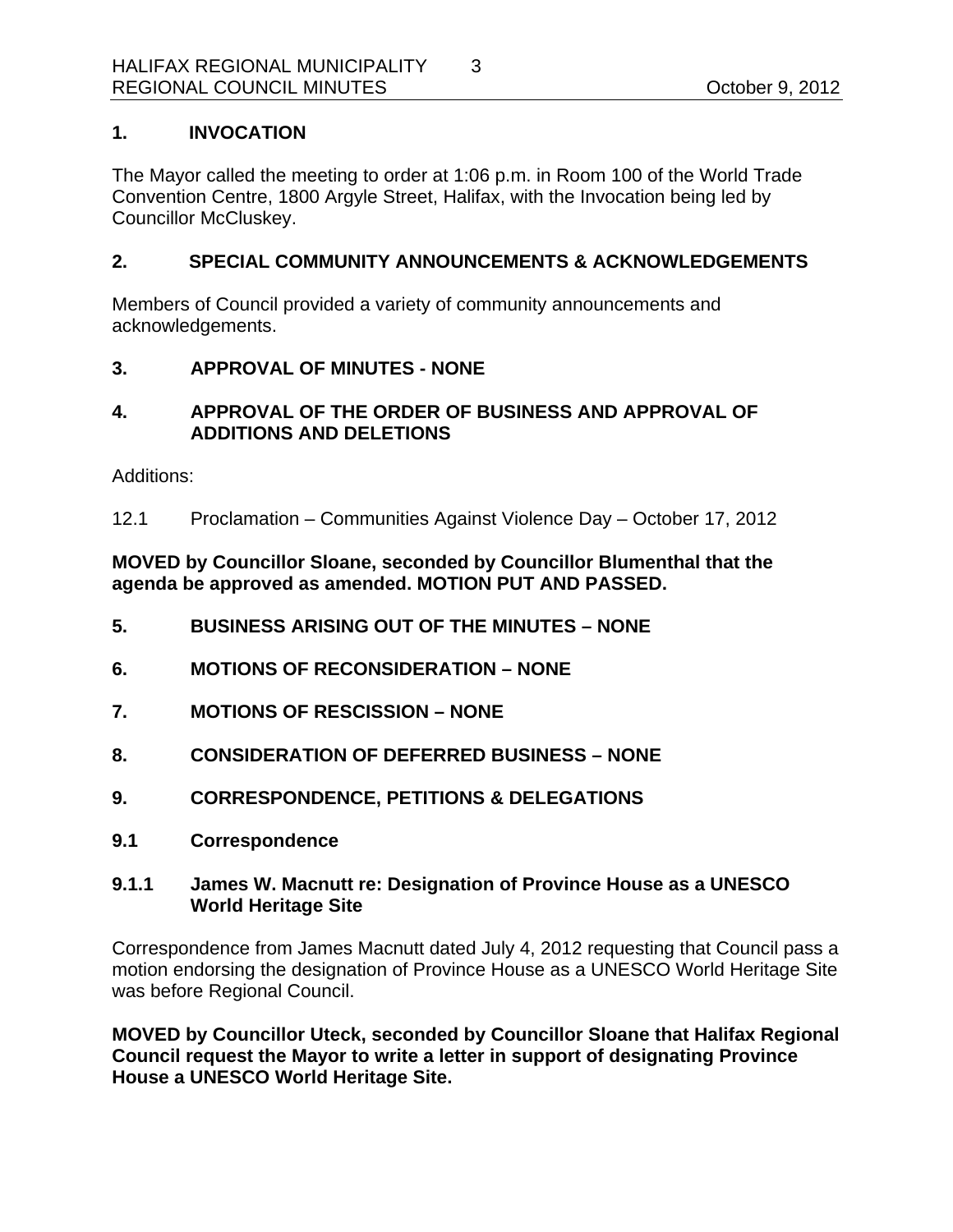**MOTION PUT AND PASSED** (23 in favour, 0 opposed).

Those voting in favour were Mayor Peter Kelly; Deputy Mayor Karsten and Councillors Streatch, Dalrymple, Hendsbee, Nicoll, McCluskey, Fisher, Barkhouse, Smith, Wile, Blumenthal, Sloane, Uteck, Watts, Walker, Mosher, Adams, Johns, Harvey, Outhit, Lund, and Rankin.

Councillor Hum was not present.

### **9.1.2 Request for Fly-Past - Remembrance Day Ceremonies – Canadian Forces**

Correspondence from Maritime Forces Atlantic dated September 27, 2012 was before Regional Council.

**MOVED by Councillor Blumenthal, seconded by Councillor Sloane that Halifax Regional Council approve a fly-past of a Sea King helicopter over Grand Parade at a height of 50 feet above the highest obstacle on November 11, 2012 as part of the Remembrance Day Parade and Ceremony of Remembrance for military personnel.** 

 **MOTION PUT AND PASSED** (23 in favour, 0 opposed).

Those voting in favour were Mayor Kelly; Deputy Mayor Karsten and Councillors Streatch, Dalrymple, Hendsbee, Nicoll, McCluskey, Fisher, Barkhouse, Smith, Wile, Blumenthal, Sloane, Uteck, Watts, Walker, Mosher, Adams, Johns, Harvey, Outhit, Lund, and Rankin.

Councillor Hum was not present.

- **9.2 Petitions NONE**
- **10. REPORTS**
- **10.1 CHIEF ADMINISTRATIVE OFFICER**

### **10.1.1 Tender 12-169 – Stone Masonry Restoration, Halifax City Hall – Phase 4**

A staff report dated September 24, 2012 was before Regional Council.

**MOVED by Councillor Sloane, seconded by Councillor Wile that Halifax Regional Council:** 

**1. Award tender 12-169, Stone Masonry Restoration, Halifax City Hall – Phase 4, to Coastal Restoration & Masonry Limited, for a total tender price of \$892,333.59 (net HST included) with funding from Project No. CBX01046,**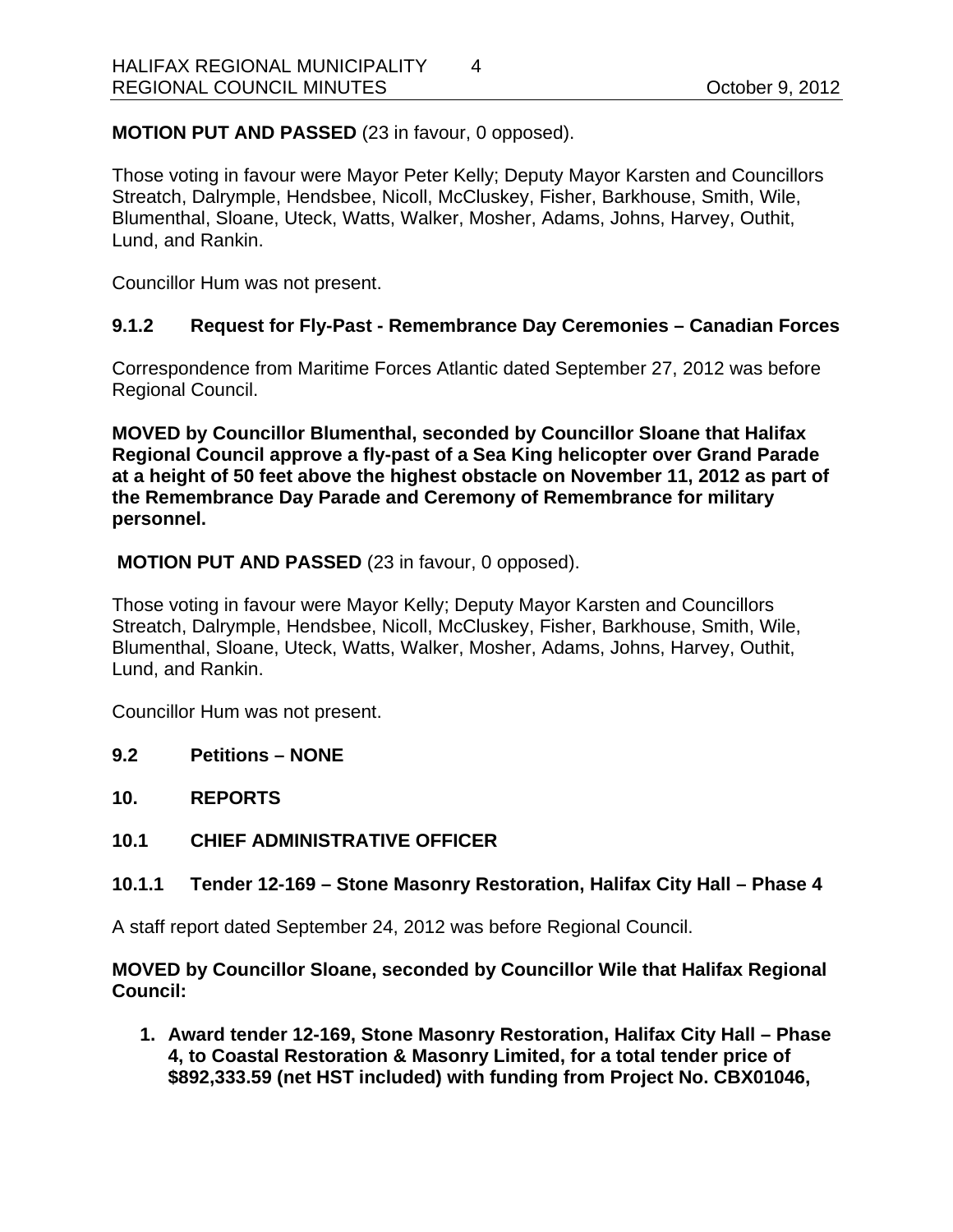**Halifax City Hall Stone Restoration, as outlined in the Budget Implications section of this report; and** 

**2. Authorize the change to the scope of work to Project No. CBX01046, Halifax City Hall Stone Restoration, to utilize the balance in the account after Phase 4 is completed. Work is to include 'state of good repair' projects at both City Hall and Grand Parade as outlined in the Discussion section of this report.** 

Counillor Lund asked about the approval process for projects financed with remaining funds, to which staff confirmed that normal approval procedures would apply. That is, projects above a set dollar value will come before Council for approval.

### **MOTION PUT AND PASSED** (23 in favour, 0 opposed).

Those voting in favour were Mayor Kelly; Deputy Mayor Karsten and Councillors Streatch, Dalrymple, Hendsbee, Nicoll, McCluskey, Fisher, Barkhouse, Smith, Wile, Blumenthal, Sloane, Uteck, Watts, Walker, Mosher, Adams, Johns, Harvey, Outhit, Lund, and Rankin.

Councillor Hum was not present.

# **10.1.2 Sole Source Purchase for Council Chambers Relocation**

A staff report dated September 26, 2012 was before Regional Council.

### **MOVED by Councillor Johns, seconded by Councillor Wile that Halifax Regional Council:**

- **1. In accordance with the Sole Source provisions of Administrative Order 35, Section 8(11)(A) attached, award the Sole Source Purchase of Audio/Video Services to Frischkorn Audio Visual Rentals, in the maximum amount of \$75,378.96 (net HST included), with funding from Project No. CBX01046 – City Hall Stone Restoration , as outlined in the Budget Implications section of this report; and**
- **2. In accordance with the Sole Source provisions of Administrative Order 35, Section 8(11)(A) attached, award the Sole Source Rental of Meeting facilities to Trade Centre Limited, in the maximum amount of \$17,207.19 (net HST included), with funding from Project No. CBX01046 – City Hall Stone Restoration, as outlined in the Budget Implications section of this report.**

At the request of Councillors Lund and Hendsbee, staff provided an update on Council Chamber renovations, noting that the delivery time has been moved forward to December 1, 2012 as a result of tender delays as well as wiring and framing issues.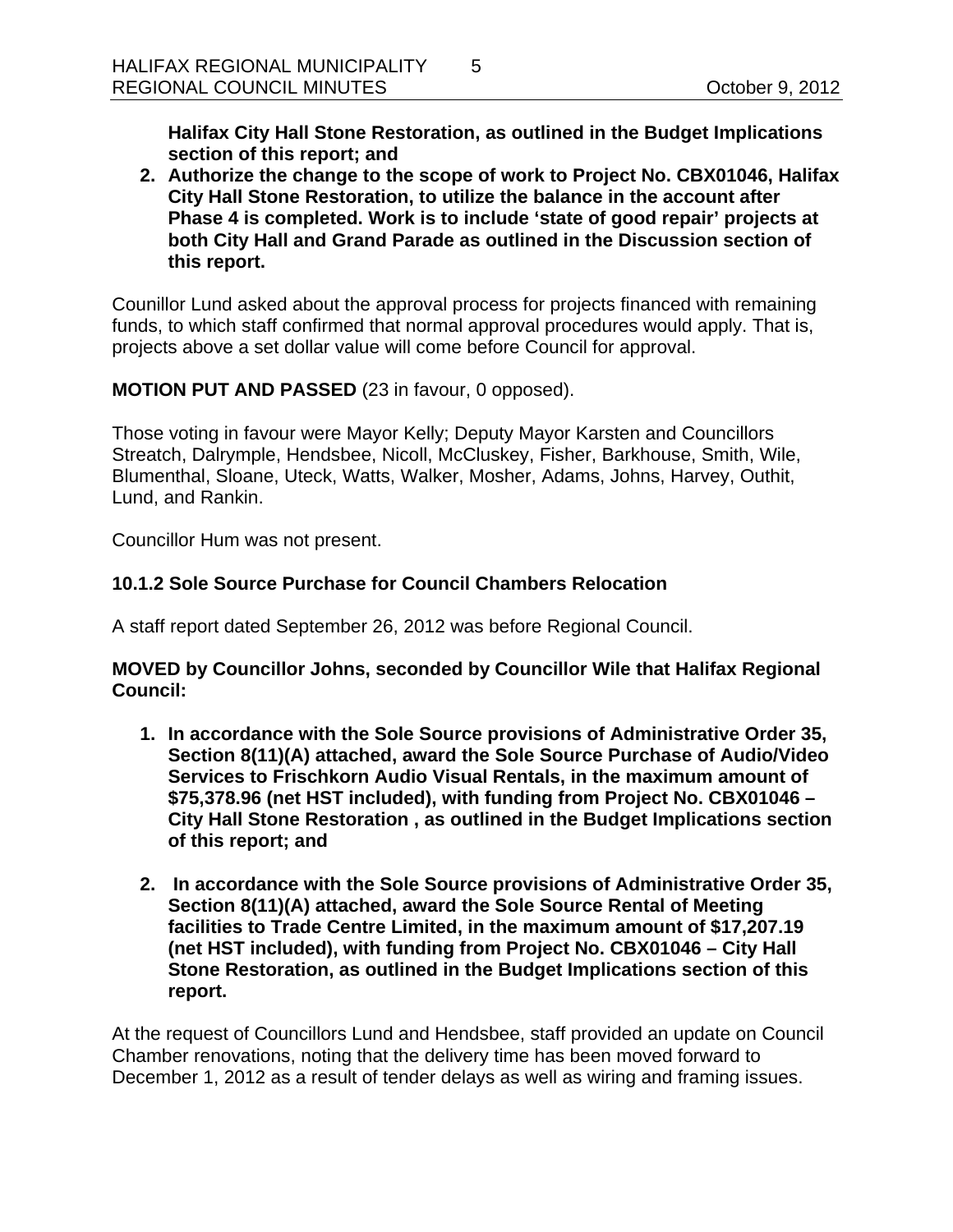Councillor Blumenthal informed colleagues that he will not be supporting this motion as Council Chambers could have been left as is, to save money, and to leave options for the future, in the event that Council should grow.

On the matter of Council restructuring, Councillor Sloane asked for an account of how much has been spent to facilitate the transition from 23 Councillors to 16.

## **MOTION PUT AND PASSED** (21 in favour, 2 opposed).

Those voting in favour were Mayor Kelly; Deputy Mayor Karsten and Councillors Streatch, Dalrymple, Hendsbee, Nicoll, McCluskey, Fisher, Karsten, Barkhouse, Wile, Sloane, Uteck, Watts, Walker, Mosher, Adams, Johns, Harvey, Outhit, Lund, and Rankin.

Those voting against were Councillors Smith and Blumenthal.

Councillor Hum was not present.

# **10.1.3 Community Council and Standing Committees Transition**

A staff report dated September 24, 2012 was before Regional Council.

The Municipal Solicitor provided an overview of the transition plan. He explained that this housekeeping measure will allow the Municipality to carry on with business while the new Council reflects on the structure of Community Councils. He noted that during this transition period, which will begin November 5, 2012, the responsibilities of Community Councils will be brought back to Regional Council and remain with Regional Council until the new structures are established.

**MOVED by Councillor Uteck, seconded by Councillor Blumenthal that Halifax Regional Council:** 

- **1. Repeal Administrative Orders: Two, Four, Seven, Twenty-Six, Twenty-Eight and Thirty-Four as set out in Appendix "A" attached hereto, effective Monday, November 5, 2012; and**
- **2. Amend the Terms of Reference for the Standing Committees of Council as set out in Appendix "B" attached hereto, effective Monday, November 5, 2012.**

Responding to questions of clarification from Councillors, staff noted the following:

- All Community Councils will remain in effect until November 5, 2012. At this point, their responsibilities will be transferred to the new Council until the latter decides on the number of Community Councils it wants to establish and the powers to delegate to them.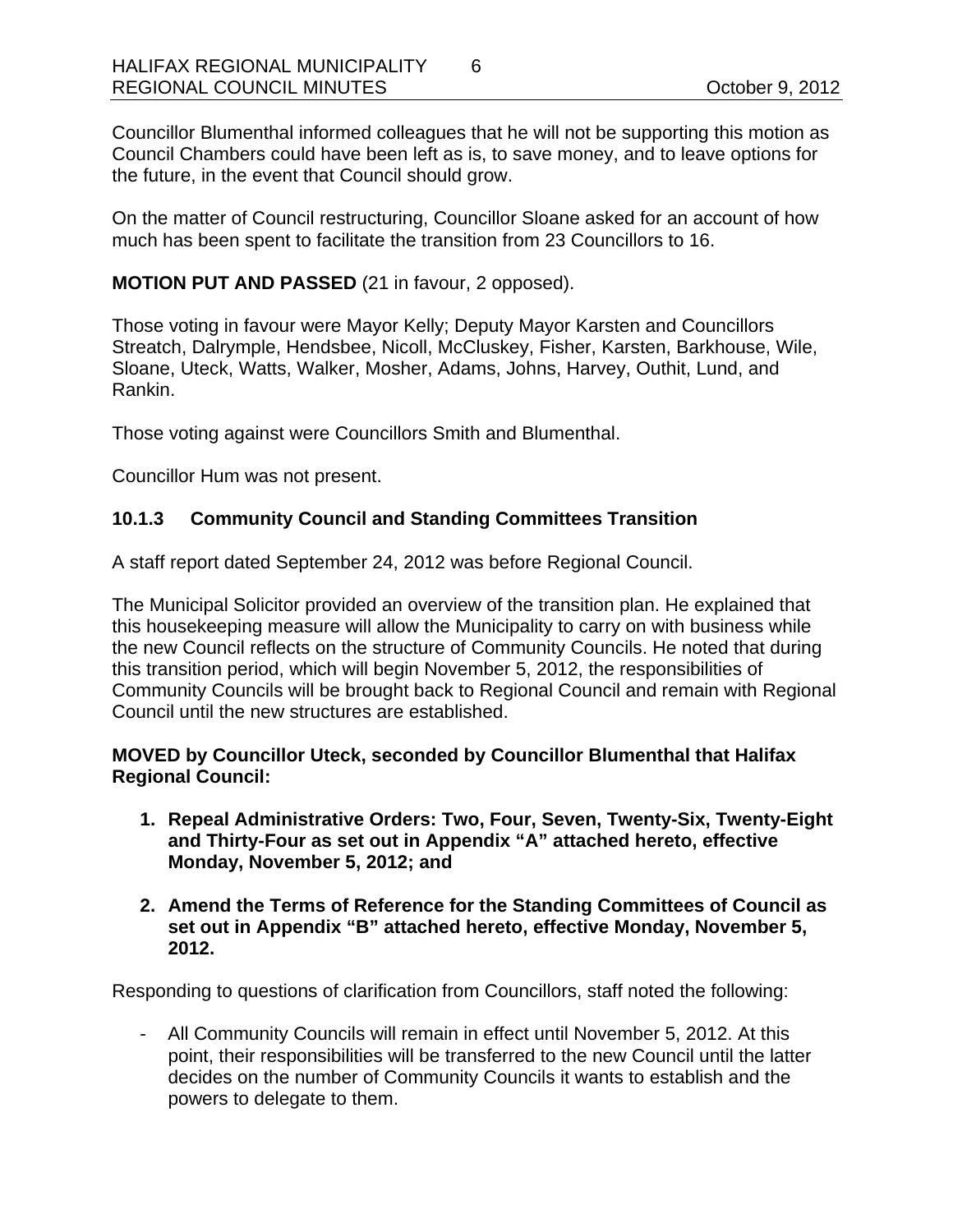- All Committees, including Standing Committees and Advisory Committees, will continue until new structures have been decided by the new Council.
- Many Standing Committees must continue as they are required by legislation. To ensure continuity, the Terms of Reference for each of the six Standing Committees will be amended to provide for interim appointments following the municipal election. For five of six Standing Committees, quorum requirements will drop from eight to five Councillors, the exception being the Appeals Committee.
- Committees normally reporting to Community Councils will report directly to Council during the transition.
- Re-elected Councillors will automatically be appointed to Committees on which they had previously served. Vacant seats will be filled immediately, with new members being elected by the new Council.
- No end date is stipulated in the transition plan as the current Council has no jurisdiction to bind new Council.

Councillor Hum entered the meeting at 1: 28 p.m.

Councillor Sloane exited the meeting at 1:34 p.m.

**MOTION PUT AND PASSED** (22 in favour, 1opposed).

Those voting in favour were Mayor Kelly; Deputy MayorKarsten and Councillors Streatch, Dalrymple, Hendsbee, Nicoll, McCluskey, Fisher, Barkhouse, Smith, Wile, Blumenthal, Uteck, Watts, Walker, Hum, Mosher, Adams, Johns, Harvey, Lund, and Rankin.

Councillor Outhit voted against the motion.

Councillor Sloane was not present.

# **10.2 TRANSPORTATION STANDING COMMITTEE**

# **10.2.1 MusGO Rider Rural PublicTransit Pilot**

A report of the Transportation Standing Committee dated October 1, 2012 was before Regional Council.

**MOVED by Councillor Rankin, seconded by Councillor Hum that Halifax Regional Council:** 

**1. Grant a request for \$10,000 from MusGO Rider for the operation of a community-based rural public transit pilot service in the Musquodoboit Harbour area, subject to HRM staff review of the MusGo Rider business plan and financial statements, and development of criteria to fund**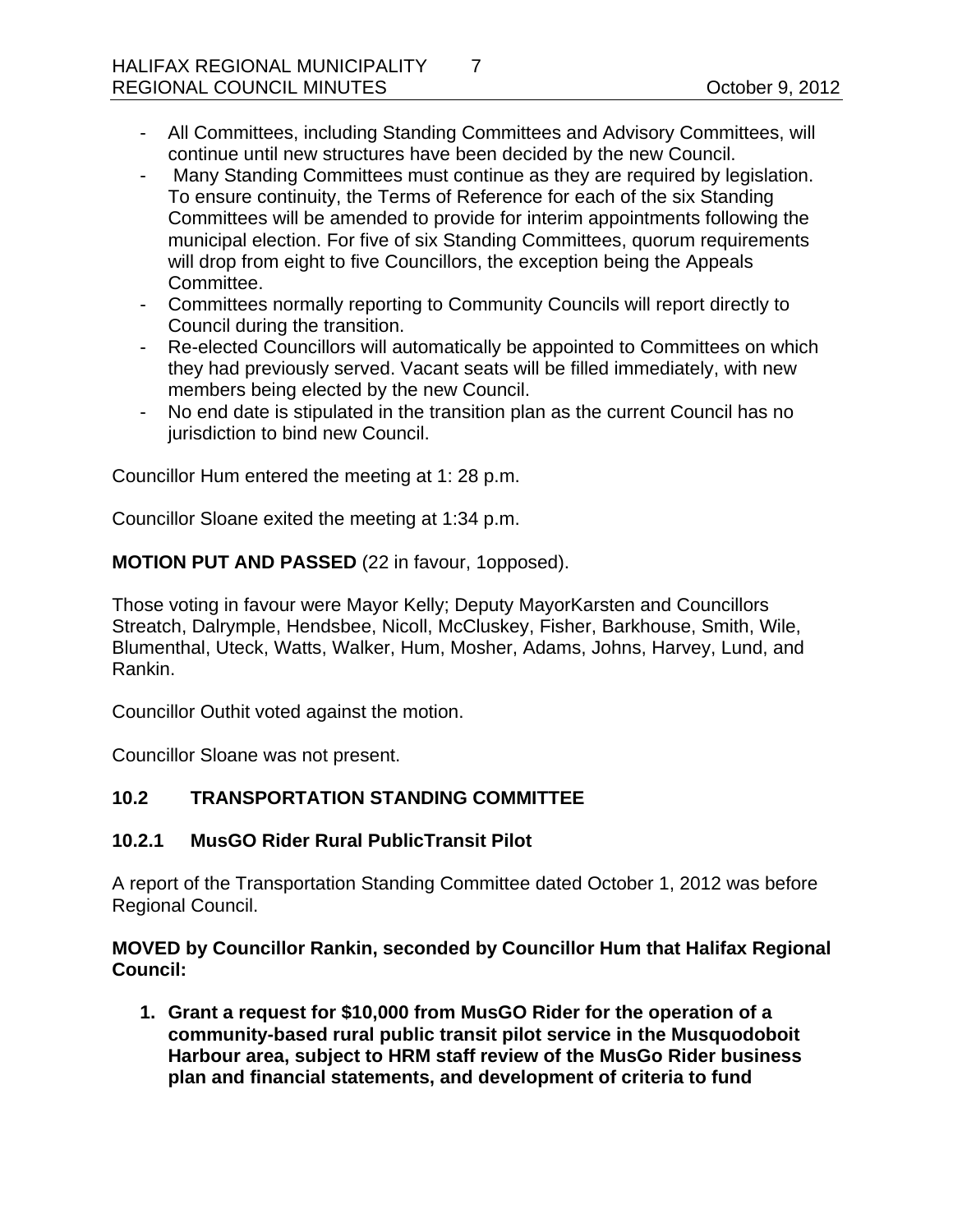**community-led rural transit initiatives, prior to the award of funding to MusGO Rider; and** 

# **2. That funding come from account CTR00908 – Transportation Demand Management Program.**

Councillor Rankin regretfully informed colleagues that the motion before them did not accurately reflect the intent of the Transportation Standing Committee. He clarified that the Standing Committee wished for Council to grant \$10,000 to MusGo Rider on three conditions:

- That HRM staff review MusGO Rider's business plan
- That HRM staff review MusGO Rider's financial statements
- That staff develop and Council approve criteria for funding community-led rural transit initiatives

Council Rankin noted that the existing motion does not stipulate that criteria must be approved by Council, which was the intent of the Standing Committee.

**Moved by Councillor Rankin, seconded by Councillor Hum that Part 1 of the motion be amended as follows:** 

**1. Grant a request for \$10,000 from MusGO Rider for the operation of a community-based rural public transit pilot service in the Musquodoboit Harbour area, subject to HRM staff review of the MusGo Rider business plan and financial statements, and** *subject to Council-approved criteria* **for community-led rural transit initiatives, prior to the award of funding to MusGO Rider** 

Councillor Hendsbee expressed concern over the proposed amendment, noting that it would delay yet again the launch of this pilot project. He explained that staff had already reviewed MusGO Rider's business plan; that Council had already approved guidelines for rural transportation plans; and that a rural transportation fund in the order of \$325,000 had already been established and left untouched. He encouraged Council to approve the grant without waiting for the development of criteria, which would take some time.

To this, staff responded that they did not know how long it would take to develop criteria but that a performance measurement framework was necessary to set an even playing field moving forward. Staff similarly indicated that delaying MusGO Rider's grant request would allow for reflection on funding opportunities from other levels of government.

Referring to the report before Council, Councillor McCluskey observed that Metro Transit had not recommended that MusGO Rider be awarded the grant and wished to know why.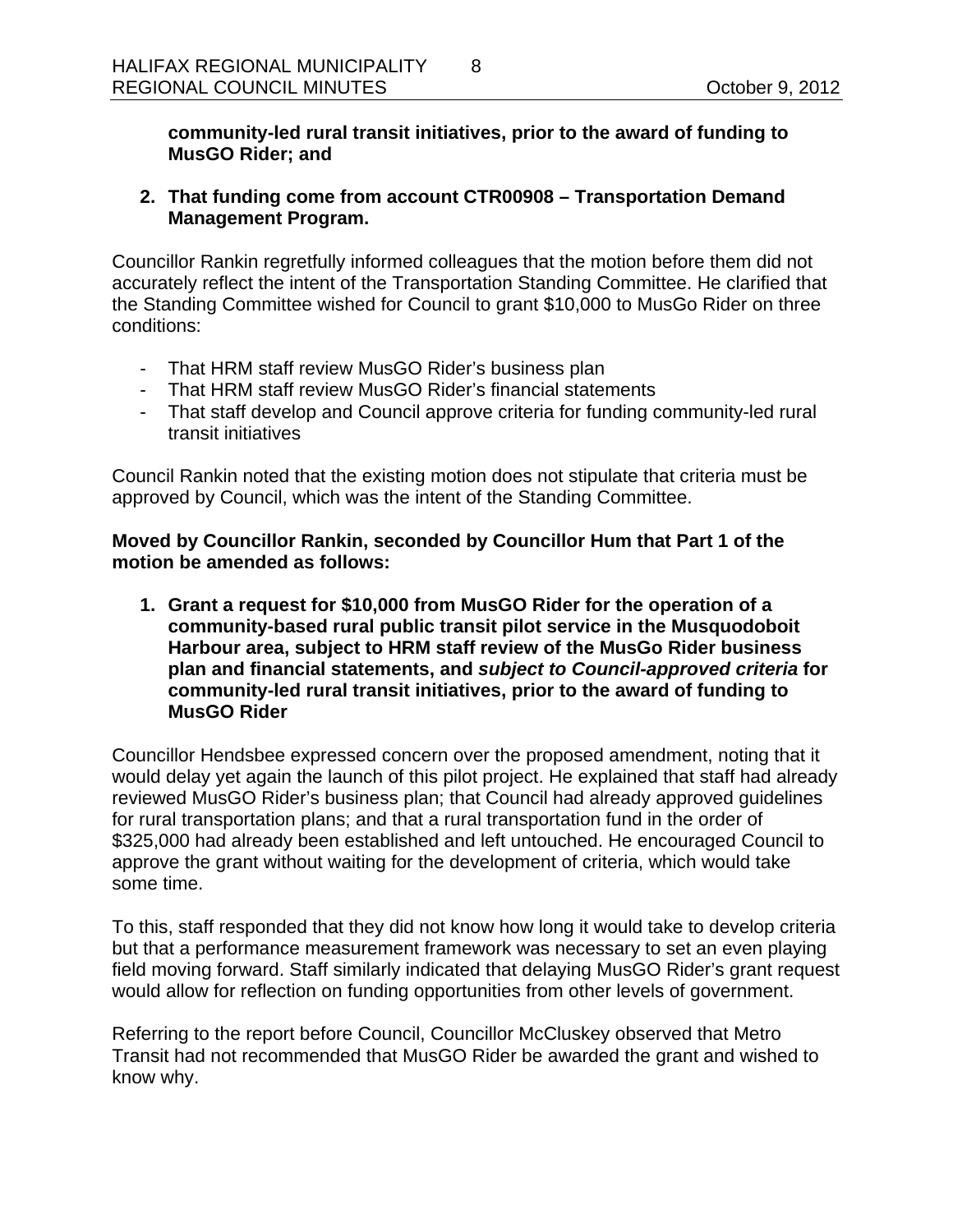Staff replied that Metro Transit currently does not have the ability to grant funding to external parties and that moving forward it would prefer to have established criteria to assess future requests.

Councillors briefly discussed what criteria should be included, with Councillors Blumenthal and Wile suggesting that grant applicants should have liability insurance and Councillor Uteck, that the applicant's for-profit or not-for-profit status should be taken into account.

Councillor Hum expressed her support for the MusGO Rider pilot project. However, she noted that accountability necessitates the creation of a performance framework through which to assess funding requests from community-based transportation operators.

Councillor Dalrymple noted that Council seems to have two options. Council could award the grant and then proceed to develop criteria, having learned from the pilot project. Alternatively, Council could develop criteria first thereby delaying the project. To this, the Mayor clarified that both the original motion and the amended motion require staff to develop criteria before funding is made available.

Noting that MusGO Rider has not-for-profit status, Councillor Lund asked if they could apply for a capital grant to which the Mayor replied that the same issue remains. That is, HRM currently has no defined criteria for third-party transit providers.

Councillor Johns asked if Council could simply vote to fund or not fund MusGO Rider. To this, staff indicated that Council could defeat the motion and ask that HRM award the grant, but that this option was not recommended.

Councillor Johns noted his frustration with HRM's handling of this file, adding that MusGO Rider had been in the news for four months and, still, Council has yet to reach a decision. He worried that if Council waits much longer then HRM may have missed out on an opportunity. The Mayor responded that budget talks begin in December which means there should be a fairly quick turn-around time on this matter.

Members of Council asked for clarification on the motion, noting that proposed wording does not seem to make the motion clearer. Staff responded that the original motion was problematic because it did not clarify Council's role is in the development of criteria. If left as is, staff could simply review the matter, develop criteria, and apply it. The amendment clarifies that Council must approve the criteria developed by staff.

Councillor Barkhouse asked staff if the criteria could stipulate that it must be approved by Council. Staff responded positively, but noted that neither the original nor the amended motion speaks to that.

At the request of the Mayor, the Municipal Solicitor re-read the amended motion, noting that it calls for MusGo Rider's grant application to be subject to staff review and subject to Council-approved criteria. He noted further that the amendment, unlike the original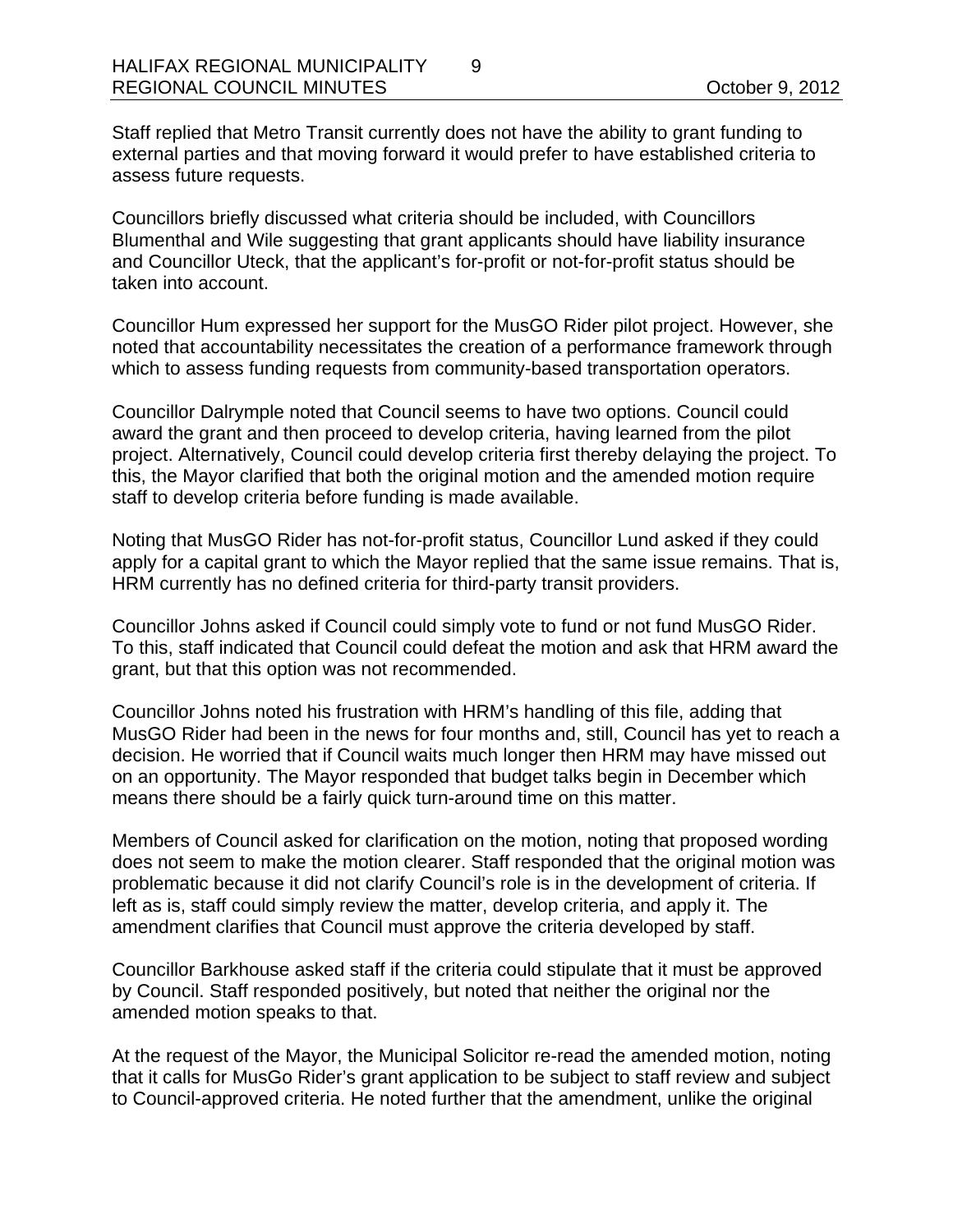motion, clarifies that Council retains control of the developed criteria and that the criteria approved by Council would apply to MusGO Rider's application.

Councillor Harvey expressed his disappointment with Council's delayed response to MusGO Rider's request. Referring to the successful launch of a similar program in Shelburne County, he noted that Halifax Regional Council needs to get out of the way and allow this project to move forward.

Councillor Streatch indicated that the development of criteria is necessary to assess the MusGo Rider progam and project proposals of the future. He reminded colleagues that HRM had funded shuttle services in the past, like Green Rider, but that many of these projects were not successful. Council, he continued, must ensure that future projects have a strong business case and that operators are held accountable. In the absence of these safeguards, he indicated his discomfort in awarding funding before criteria is set.

Councillor Hendsbee informed colleagues that MusGo Rider staff are present and would gladly answer any of their questions. He urged Council to show their support for this project, noting that performance management tools already exist and that the sooner MusGO Rider is granted funding, the sooner it can make their vehicles accessible.

On this, the Mayor responded that the accessibility of vehicles is yet another reason why HRM needs Council-approved criteria. He also reminded Councillors that the Auditor has requested that HRM have defined processes for project approvals.

Councillor Hum explained that the Transportation Standing Committee, in May 2012, had discussed the potential for granting MusGO Rider capital funding from District Councillors Funds but found that the project did not meet set criteria.

Councillor Johns clarified that the Auditor's reports offer suggestions that Council can accept or refuse. Second, picking up on Councillor Streatch's remarks, he wished to know how it was that previous shuttle services had been financed by HRM in the absence of criteria.

Councillor Rankin closed the discussion by reiterating the importance of developing Council-approved criteria to fairly assess MusGO Rider's request as well as future applications from other parties.

At this time, the question was called on the amendment.

### **THE MOTION TO AMEND WAS PUT AND PASSED** (16 in favour, 7 opposed).

Those voting in favour were Mayor Kelly; Deputy Mayor Karsten and Councillors Streatch, Nicoll, McCluskey, Fisher, Barkhouse, Wile, Blumenthal, Uteck, Watts, Walker, Hum, Mosher, Outhit, and Rankin.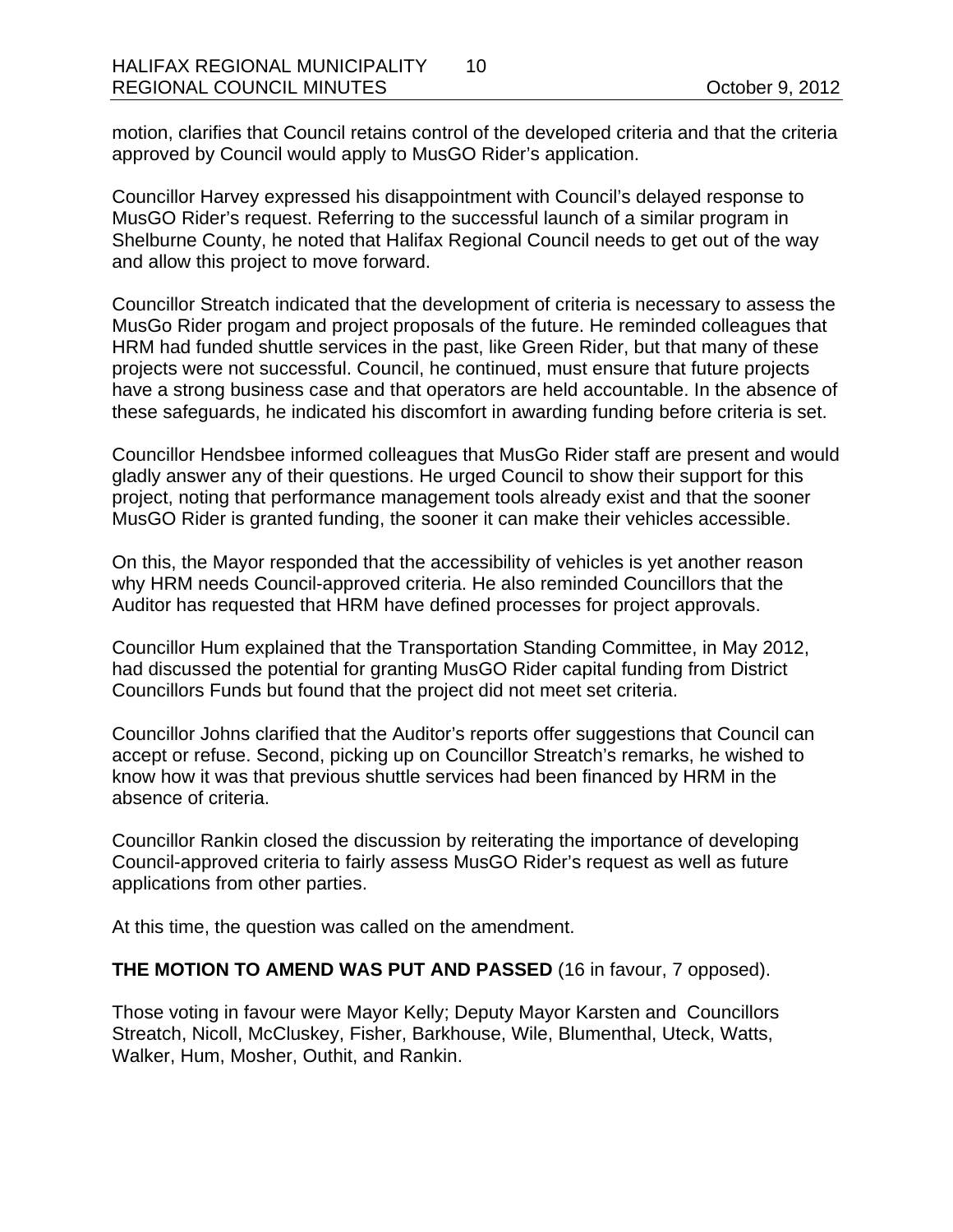Those voting against were Councillors Dalrymple, Hendsbee, Smith, Adams, Johns, Harvey and Lund.

Councillor Sloane was not present.

Regional Council then proceeded to vote on the amended motion.

#### **MOVED by Councillor Rankin, seconded by Councillor Hum that Halifax Regional Council:**

- **1. Grant a request for \$10,000 from MusGO Rider for the operation of a community-based rural public transit pilot service in the Musquodoboit Harbour area, subject to HRM staff review of the MusGo Rider business plan and financial statements, and subject to Council-approved criteria for community-led rural transit initiatives, prior to the award of funding to MusGO Rider; and**
- **2. That funding come from account CTR00908 Transportation Demand Management Program.**

Councillor Hendsbee requested that HRM staff treat this file with urgency.

#### **MOTION AS AMENDED PUT AND PASSED** (22 in favour, 1 opposed).

In favour were Mayor Kelly; Depuity Mayor Karsten and Councillors Streatch, Dalrymple, Hendsbee, Nicoll, McCluskey, Fisher, Barkhouse, Wile, Blumenthal, Uteck, Watts, Walker, Hum, Mosher, Adams, Johns, Harvey, Outhit, Lund and Rankin.

Councillor Smith voted against the motion.

Councillor Sloane was not present.

#### **11. MOTIONS - NONE**

#### **12. ADDED ITEMS**

#### **12.1 Proclamation – Communities Against Violence Day – October 17, 2012**

The proclamation was added as an information item.

#### **13. NOTICES OF MOTION - NONE**

- **14. IN CAMERA NONE**
- **15 ADJOURNMENT**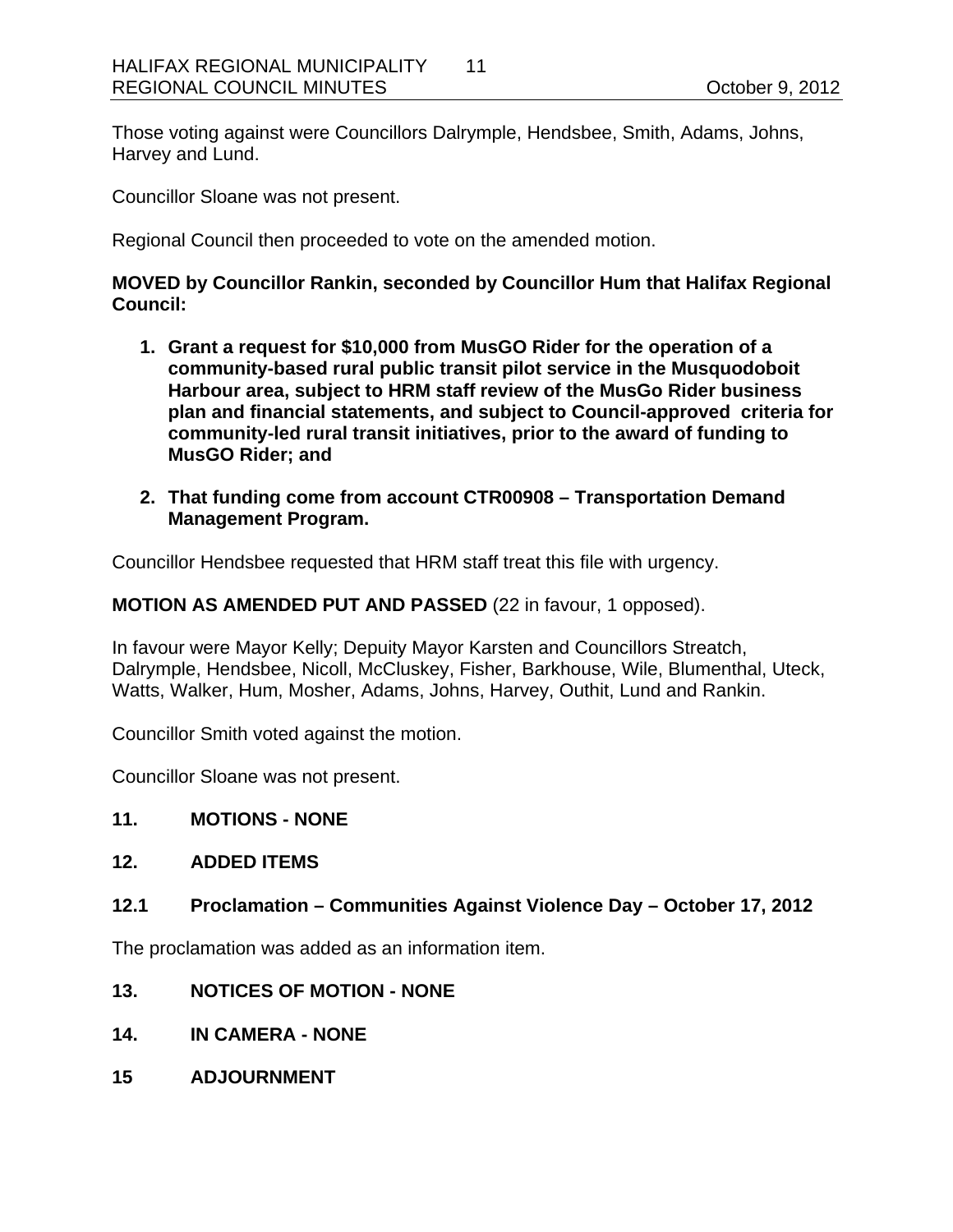The meeting was adjourned at 2:17 p.m.

 Cathy J. Mellett Municipal Clerk